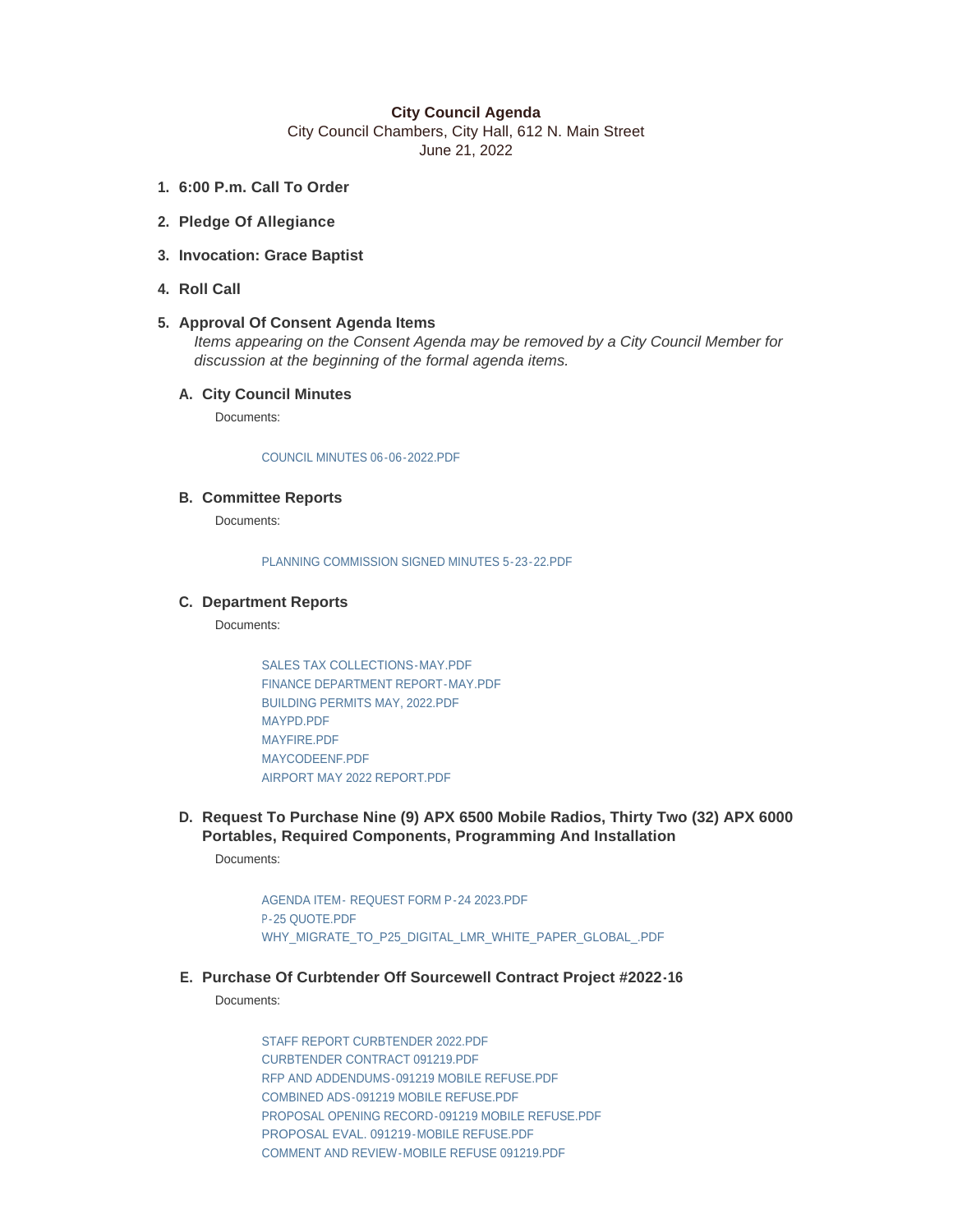**Accept Grant Award From Bass Pro Shops And Cabela's Outdoor Fund F.**

Documents:

[COUNCIL AGENDA ITEM REQUEST ACCEPTANCE OF GRANT FUNDS FROM BASS PRO SHOPS](https://www.cityofmitchell.org/AgendaCenter/ViewFile/Item/13981?fileID=19985)  AND CABELAS OUTDOOR FUND.PDF

**Automatic Supplement To Parks-Sports Complexes From A Donation Of Funds In G. The Amount Of \$1,245**

Documents:

[COUNCIL REQUEST SUPPLEMENTAL APPRORIATION SOFT TOSS NETS DRAKE FIELD.PDF](https://www.cityofmitchell.org/AgendaCenter/ViewFile/Item/13946?fileID=20001) [COUNCIL SUPPLEMENTAL APPRORIATION REQUEST SOFT TOSS NETS DRAKE FIELD.PDF](https://www.cityofmitchell.org/AgendaCenter/ViewFile/Item/13946?fileID=20002)

**Exchange Club Of Mitchell Fireworks Permit July 4, 2022 H.**

Documents:

[AGENDA REQUEST ITEM-FIREWORKS.PDF](https://www.cityofmitchell.org/AgendaCenter/ViewFile/Item/13983?fileID=19995) [FIREWORKSPERMIT.PDF](https://www.cityofmitchell.org/AgendaCenter/ViewFile/Item/13983?fileID=19990)

### **Special Event Application For Cruising For A Cause August 27, 2022 I.**

- o Parking Lot Closure (Private Parking Lot)
- o Consumption Permit (\$500 Fee, transfer from previous request)

Documents:

[CRUISING FOR A CAUSE SPECIAL EVENT PERMIT STAFF REPORT.PDF](https://www.cityofmitchell.org/AgendaCenter/ViewFile/Item/13961?fileID=19977) [CRUISING FOR A CAUSE SPECIAL EVENT PERMIT APPLICATION.PDF](https://www.cityofmitchell.org/AgendaCenter/ViewFile/Item/13961?fileID=19978) [CRUISING FOR A CAUSE LOCATION MAP.PDF](https://www.cityofmitchell.org/AgendaCenter/ViewFile/Item/13961?fileID=19979)

#### **Raffle Permits J.**

*Palace City Pedalers with the drawing to be held on August 20, 2022 Davison County Democrats with the drawing to be held on October 24, 2022*

Documents:

[PALACE CITY PEDALERS RAFFLE.PDF](https://www.cityofmitchell.org/AgendaCenter/ViewFile/Item/13881?fileID=19904) [DAVISON COUNTY DEMOCRAT RAFFLE.PDF](https://www.cityofmitchell.org/AgendaCenter/ViewFile/Item/13881?fileID=19827)

#### **Approve Volunteer Board Appointments K.**

- o To appoint Clayton Deuter to the Parks & Recreation Board for a term to run July 2022-June 2025.
- **Change Order #1 To BX Construction For Foster Street Bridge Rehabilitation L. Project #2021-2**

Documents:

[FOSTER STREET BRIDGE BIG CHANGE ORDER NO. 1 STAFF REPORT.PDF](https://www.cityofmitchell.org/AgendaCenter/ViewFile/Item/13964?fileID=19975) [FOSTER STREET BRIDGE BIG CHANGE ORDER NO. 1.PDF](https://www.cityofmitchell.org/AgendaCenter/ViewFile/Item/13964?fileID=19976)

**Set Date For Hearing For July 5, 2022 For The Following Alcohol License M.**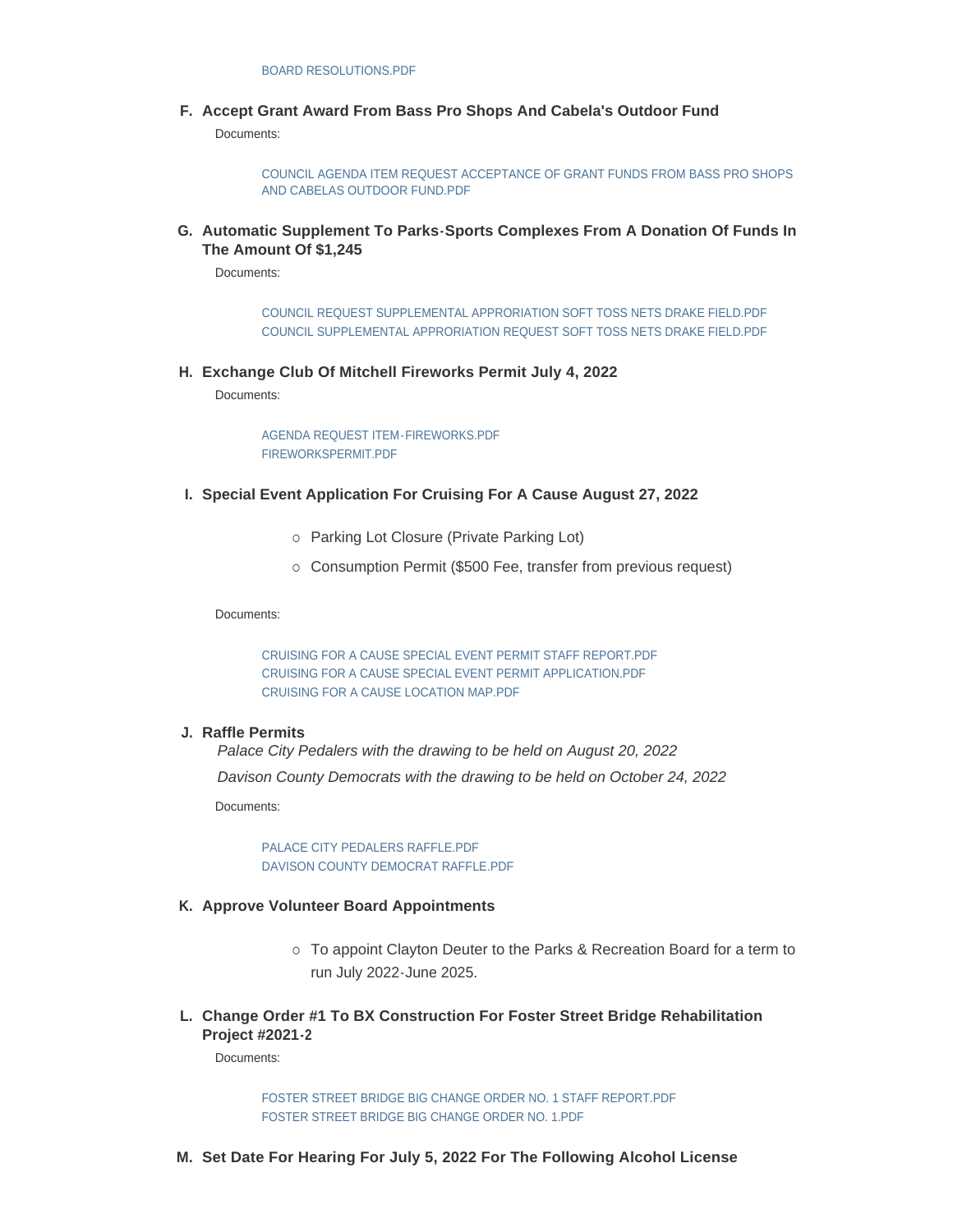On the application to transfer RL-19079 Retail (On Sale) Liquor License from Anisa Deinert dba Jades, 107 North Main Street, Mitchell to Anisa Deinert dba Jades, 107 North Main Street, Mitchell due to reconfiguration of license.

Documents:

[SET DATE FOR ALCOHOL LICENSES .PDF](https://www.cityofmitchell.org/AgendaCenter/ViewFile/Item/13966?fileID=19906) [JADES APPLICATION.PDF](https://www.cityofmitchell.org/AgendaCenter/ViewFile/Item/13966?fileID=19905)

**Approval Of Gasoline & Fuel Quotes N.**

Documents:

[JUNE 21, 2022 MEETING.PDF](https://www.cityofmitchell.org/AgendaCenter/ViewFile/Item/13947?fileID=19875) [JUNE 6, 2022 FUEL.PDF](https://www.cityofmitchell.org/AgendaCenter/ViewFile/Item/13947?fileID=19876)

**Pay Estimates 06-21-22 O.**

Documents:

[AGENDA REQUEST ITEM FOR PAY ESTIMATES 06-21-2022.PDF](https://www.cityofmitchell.org/AgendaCenter/ViewFile/Item/13893?fileID=19839) [PAY ESTIMATE SCHEDULE 06-21-22.PDF](https://www.cityofmitchell.org/AgendaCenter/ViewFile/Item/13893?fileID=19913)

**Approve Bills, Payroll, Salary Adjustments And New Employee Hires And P. Authorize Payment Of Recurring And Other Expenses In Advance As Approved By The Finance Officer**

Documents:

[AP REGULAR DEPARTMENT PAYMENT REGISTER-06212022.PDF](https://www.cityofmitchell.org/AgendaCenter/ViewFile/Item/13942?fileID=19994)

- **Motion To Approve, Request Public Comment, Roll Call 6.**
- **Executive Session According To 1-25-2 (3) Legal 7.**
- **Citizens Input 8.**

*If you need to address the Mayor and members of the City Council on an item that was not on the agenda, excluding personnel items, please come forward to the podium and state your name and your concern. Presentations are limited to three minutes. Items will be considered but no action will be taken at this time.* 

#### **BOARD OF ADJUSTMENT: Entertain A Motion For The City Council To Recess And 9. Sit As The Board Of Adjustment**

#### **Hearing And Action On An Application For Bates 10.**

Jason Bates has applied for a variance for maximum lot coverage of 50% vs 45% to construct a detached garage located at 1112 N Rowley St, legally described as the Lot 16, Block 4, D.A. Scotts Addition, City of Mitchell, Davison County, South Dakota. The said real property is zoned R2 Single Family Residential District.

Documents:

[BATES-STAFF REPORT-BOA HEARING.PDF](https://www.cityofmitchell.org/AgendaCenter/ViewFile/Item/13974?fileID=19948) [BATES-APPLICATION.PDF](https://www.cityofmitchell.org/AgendaCenter/ViewFile/Item/13974?fileID=19949) [BATES-GIS.PDF](https://www.cityofmitchell.org/AgendaCenter/ViewFile/Item/13974?fileID=19950) [BATES-NOTICE OF HEARING.PDF](https://www.cityofmitchell.org/AgendaCenter/ViewFile/Item/13974?fileID=19951) [BATES-NEIGHBORS.PDF](https://www.cityofmitchell.org/AgendaCenter/ViewFile/Item/13974?fileID=19952) [BATES-LETTERS FROM NEIGHBORS.PDF](https://www.cityofmitchell.org/AgendaCenter/ViewFile/Item/13974?fileID=19953)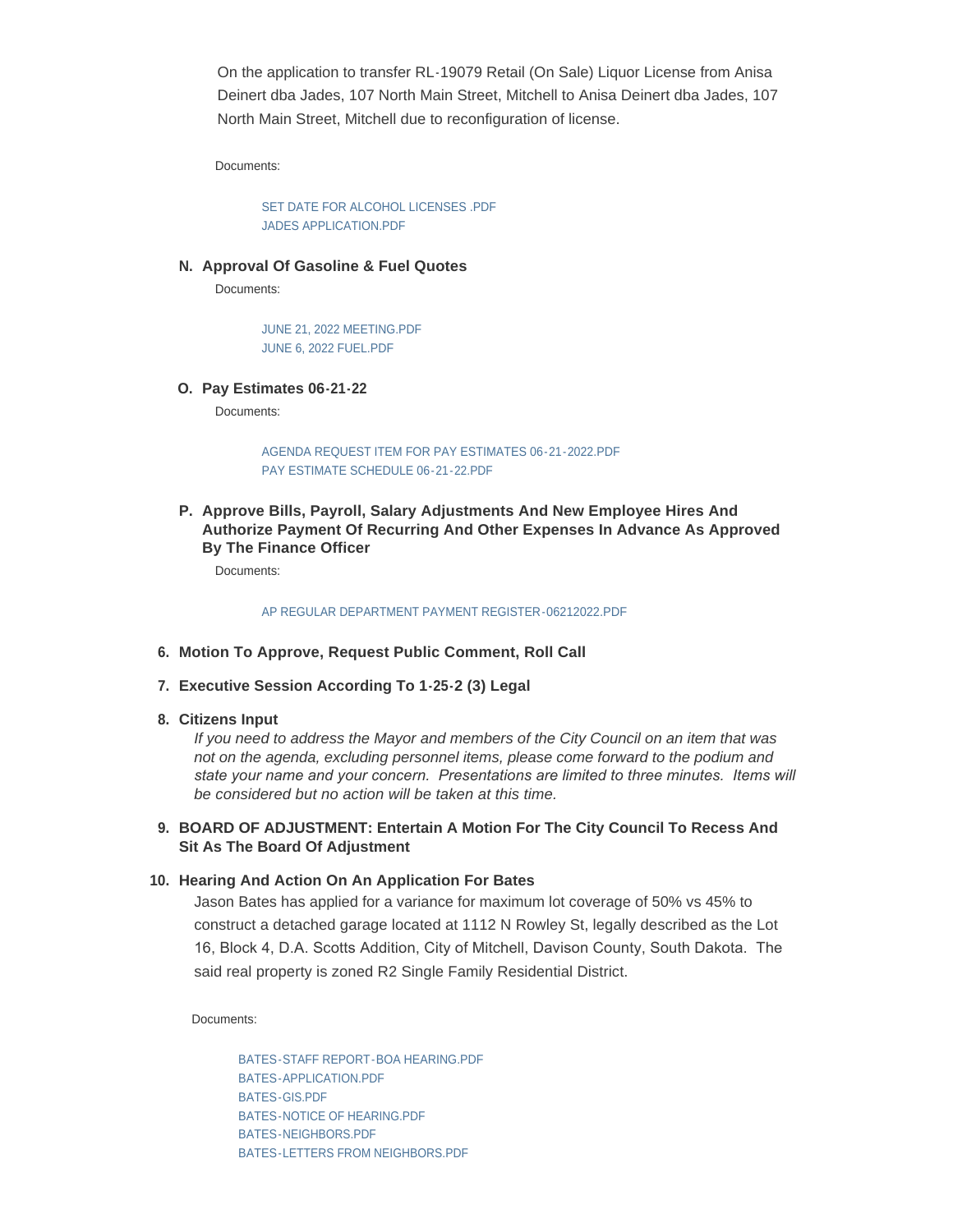# **Hearing And Action On An Application For DAK Properties LLC 11.**

DAK Properties LLC has applied for a variance for side corner yard setback of 12' vs 20' to construct an unattached 24' x 24' garage on a 43' wide lot located at 1001  $E$  4<sup>th</sup> Ave, legally described as the W 7 ½' of Lot 9 and all of Lot 10, Block 9, Gleeson's Addition, City of Mitchell, Davison County, South Dakota. The said real property is zoned R2 Single Family Residential District

Documents:

[DAK PROPERTIES LLC-STAFF REPORT-BOA HEARING.PDF](https://www.cityofmitchell.org/AgendaCenter/ViewFile/Item/13972?fileID=19935) [DAK PROPERTIES LLC-APPLICATION.PDF](https://www.cityofmitchell.org/AgendaCenter/ViewFile/Item/13972?fileID=19936) [DAK PROPERTIES LLC-GIS.PDF](https://www.cityofmitchell.org/AgendaCenter/ViewFile/Item/13972?fileID=19937) [DAK PROPERTIES LLC-NOTICE OF HEARING.PDF](https://www.cityofmitchell.org/AgendaCenter/ViewFile/Item/13972?fileID=19938) [DAK PROPERTIES LLC-NEIGHBORS.PDF](https://www.cityofmitchell.org/AgendaCenter/ViewFile/Item/13972?fileID=19939) [DAK PROPERTIES LLC-LETTERS FROM NEIGHBORS.PDF](https://www.cityofmitchell.org/AgendaCenter/ViewFile/Item/13972?fileID=19940)

# **Hearing And Action On An Application For Thiesse Chiropractic 12.**

Thiesse Chiropractic has applied for a Conditional Use Permit for a Parking Facility located at 317 W 13<sup>th</sup> Ave, legally described as Lot 5, Block 27, Capital Addition, City of Mitchell, Davison County, South Dakota. The said real property is zoned R4 High Density Residential District.

Documents:

[THIESSE CHIROPRACTIC-STAFF REPORT-BOA HEARING.PDF](https://www.cityofmitchell.org/AgendaCenter/ViewFile/Item/13971?fileID=19929) [THIESSE CHIROPRACTIC-APPLICATION.PDF](https://www.cityofmitchell.org/AgendaCenter/ViewFile/Item/13971?fileID=19930) [THIESSE CHIROPRACTIC-GIS.PDF](https://www.cityofmitchell.org/AgendaCenter/ViewFile/Item/13971?fileID=19931) [THIESSE CHIROPRACTIC-NOTICE OF HEARING.PDF](https://www.cityofmitchell.org/AgendaCenter/ViewFile/Item/13971?fileID=19932) [THIESSE CHIROPRACTIC-NEIGHBORS.PDF](https://www.cityofmitchell.org/AgendaCenter/ViewFile/Item/13971?fileID=19933) [THIESSE CHIROPRACTIC-LETTERS FROM NEIGHBORS.PDF](https://www.cityofmitchell.org/AgendaCenter/ViewFile/Item/13971?fileID=19934)

# **Hearing And Action On An Application For Krall Eye Clinic 13.**

Maxwell Rysdon of Watchfire Signs on behalf of Krall Eye Clinic has applied for a conditional use permit to install and operate a electric message center in a residential district located at 1415 N Sanborn Blvd, legally described as Lots 1 thru 6 & E  $\frac{1}{2}$  of Vacated Edmunds Street, Block 12, Capital Addition, City of Mitchell, Davison County, South Dakota. The said real property is zoned R2 Single Family Residential District and R4 High Density Residential District.

Documents:

[KRALL EYE CLINIC-STAFF REPORT-BOA HEARING.PDF](https://www.cityofmitchell.org/AgendaCenter/ViewFile/Item/13973?fileID=19941) [KRALL EYE CLINIC-APPLICATION.PDF](https://www.cityofmitchell.org/AgendaCenter/ViewFile/Item/13973?fileID=19942) [KRALL EYE CLINIC-GIS.PDF](https://www.cityofmitchell.org/AgendaCenter/ViewFile/Item/13973?fileID=19943) [KRALL EYE CLINIC-SITE LOCATION.PDF](https://www.cityofmitchell.org/AgendaCenter/ViewFile/Item/13973?fileID=19944) [KRALL EYE CLINIC-NOTICE OF HEARING.PDF](https://www.cityofmitchell.org/AgendaCenter/ViewFile/Item/13973?fileID=19945) [KRALL EYE CLINIC-NEIGHBORS.PDF](https://www.cityofmitchell.org/AgendaCenter/ViewFile/Item/13973?fileID=19946) [KRALL EYE CLINIC-LETTERS FROM NEIGHBORS.PDF](https://www.cityofmitchell.org/AgendaCenter/ViewFile/Item/13973?fileID=19947)

**RECONVENE AS CITY COUNCIL: Entertain A Motion For The Board Of Adjustment To 14. Adjourn And The City Council To Reconvene In Regular Session**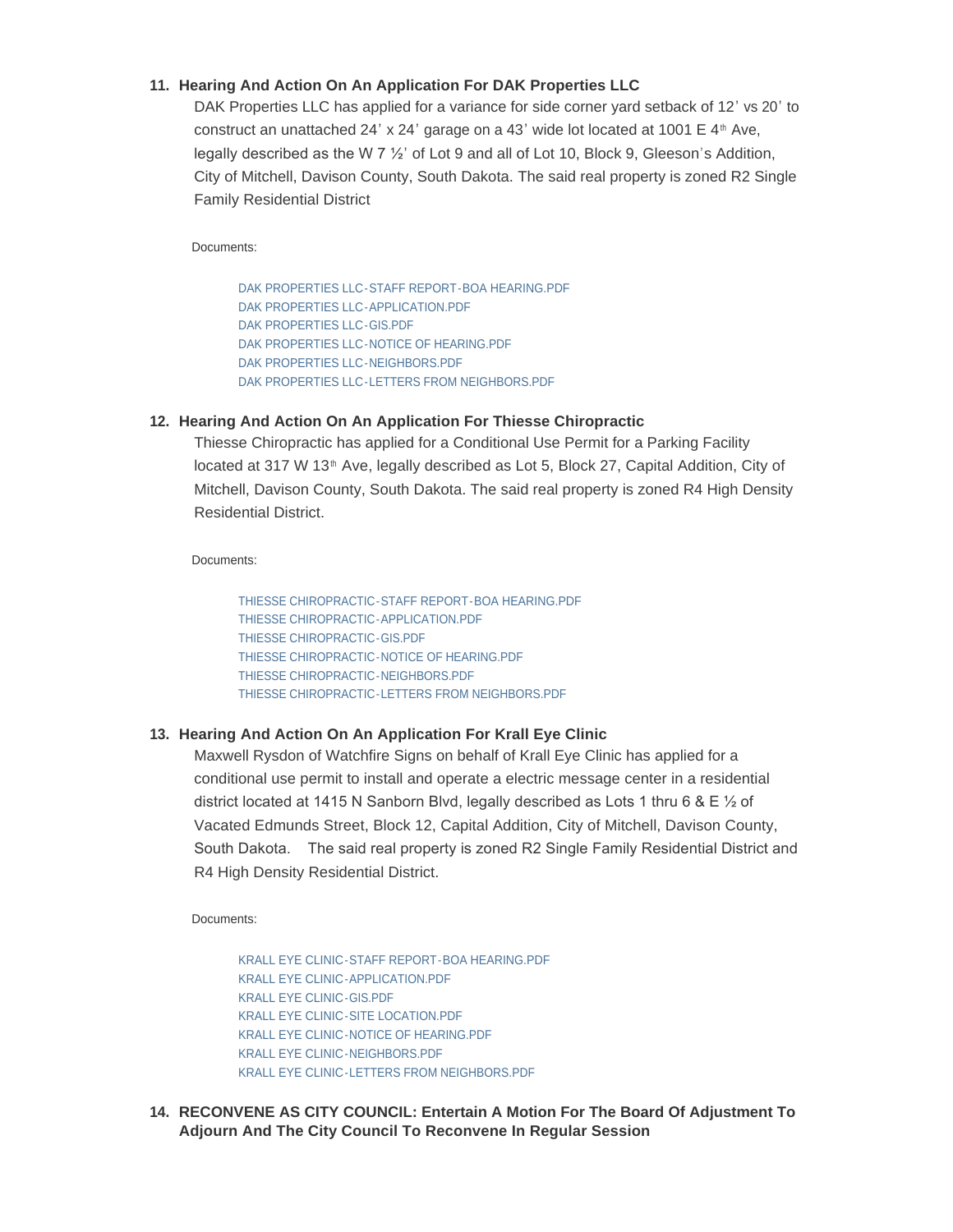## **Hearings And Actions On The Following Alcohol License Applications 15.**

On the application of Palace City Lions Club for a Special Event Liquor License located at the Horsemans Sports Arena for July 14, 15, 16 & 17, 2022 for the Corn Palace Stampede Rodeo

On the application of the Exchange Club of Mitchell for a Special Event Liquor License located at Cadwell Park for August 3rd through August 14th, 2022 for the State Amateur Baseball Tournament

Documents:

[HEARINGS ON ALCOHOL LICENSES .PDF](https://www.cityofmitchell.org/AgendaCenter/ViewFile/Item/13929?fileID=19871) [PALACE CITY LIONS CLUB APPLICATION.PDF](https://www.cityofmitchell.org/AgendaCenter/ViewFile/Item/13929?fileID=19872) [EXCHANGE CLUB APPLICATION.PDF](https://www.cityofmitchell.org/AgendaCenter/ViewFile/Item/13929?fileID=19870)

**Action To Approve Letter Of Intent To Explore Secondary Water Source With 16. Randall Community Water District**

Documents:

[LETTER OF INTENT TO EXPLORE SECONDARY WATER SOURCE WITH RANDALL COMMUNITY](https://www.cityofmitchell.org/AgendaCenter/ViewFile/Item/14006?fileID=20005)  WATER DISTRICT STAFF REPORT.PDF [MITCHELL LETTER OF INTENT \(6-16-2022\).PDF](https://www.cityofmitchell.org/AgendaCenter/ViewFile/Item/14006?fileID=20006)

- **Action To Consider Pending Offers On City Owned Real Property (Kelley Property) 17.**
- **Action To Approve Agreement #A2022-17, Developers Agreement For Airport 18. Addition Development With Groeneweg Construction**

Documents:

[WOODS CIRCLE DEVELOPERS AGREEMENT - STAFF REPORT.PDF](https://www.cityofmitchell.org/AgendaCenter/ViewFile/Item/13562?fileID=19971) [GROENEWEG WOODS CIRCLE DEVELOPERS AGREEMENT.PDF](https://www.cityofmitchell.org/AgendaCenter/ViewFile/Item/13562?fileID=19972) [PROJECT LOCATION.PDF](https://www.cityofmitchell.org/AgendaCenter/ViewFile/Item/13562?fileID=19973)

**Action To Approve Agreement #A2022-27, City Of Mitchell Water And Waste Water 19. Fee Analysis With HDR**

Documents:

[WATER AND WW FEE ANALYSIS WITH HDR STAFF REPORT.PDF](https://www.cityofmitchell.org/AgendaCenter/ViewFile/Item/13963?fileID=19920) [CITY OF MITCHELL WATER AND WW RATE AND FEE ANALYSIS AGREEMENT- HDR -COUNCIL.PDF](https://www.cityofmitchell.org/AgendaCenter/ViewFile/Item/13963?fileID=19921)

**Action To Approve Agreement #A2022-28, Corn Palace Gift Shop Contract 20.**

Documents:

AGENDA ITEM- [A2022-28, CORN PALACE GIFT SHOP CONTRACT.PDF](https://www.cityofmitchell.org/AgendaCenter/ViewFile/Item/13969?fileID=19915) [A2022-28, CORN PALACE GIFT SHOP CONTRACT.PDF](https://www.cityofmitchell.org/AgendaCenter/ViewFile/Item/13969?fileID=19916)

**Action To Approve Resolution #R2022-32, Plat Of Lots A1, A2 And A3, A Subdivision 21. Of Lot A Of Mommer's Subdivision In The NE 1/4 Of Section 14, T 103 N, R 60 W Of The 5th P.M., Davison County, South Dakota; As Requested By Keith & Carrie Young**

Documents:

[RESOLUTION R2022-32-YOUNG-STAFF REPORT.PDF](https://www.cityofmitchell.org/AgendaCenter/ViewFile/Item/13975?fileID=19954) [RESOLUTION R2022-32-YOUNG.PDF](https://www.cityofmitchell.org/AgendaCenter/ViewFile/Item/13975?fileID=19955) [YOUNG-PLAT.PDF](https://www.cityofmitchell.org/AgendaCenter/ViewFile/Item/13975?fileID=19956)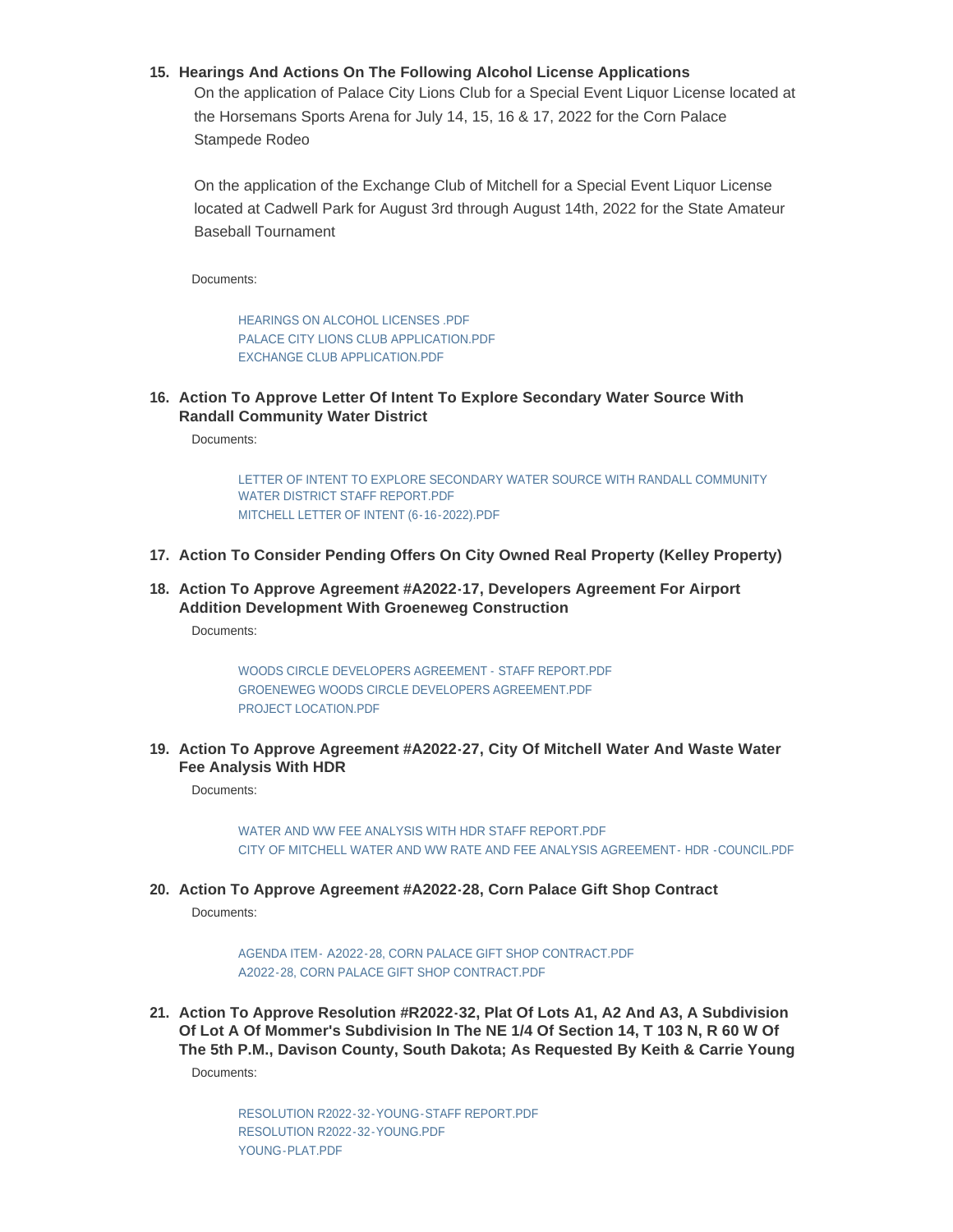**Action To Approve Resolution #R2022-33, Plat Of Lot O-2 Of Titze's Addition, In The 22. South Half Of The Southwest Quarter (S ½, SW ¼) Of Section 24, T 103 N, R 61 W Of The 5th P.M., Davison County, South Dakota; As Requested By Keith & Connie Struble**

Documents:

[RESOLUTION R2022-33-STRUBLE-STAFF REPORT.PDF](https://www.cityofmitchell.org/AgendaCenter/ViewFile/Item/13976?fileID=19958) [RESOLUTION R2022-33-STRUBLE.PDF](https://www.cityofmitchell.org/AgendaCenter/ViewFile/Item/13976?fileID=19959) [STRUBLE-PLAT.PDF](https://www.cityofmitchell.org/AgendaCenter/ViewFile/Item/13976?fileID=19960) [STRUBLE-GIS.PDF](https://www.cityofmitchell.org/AgendaCenter/ViewFile/Item/13976?fileID=19961)

**Action To Approve Resolution #R2022-36, Plat Of Lot 2, Block 5 Of Woodland Heights 23. First Addition, A Subdivision Of Lot 2, And Tracts 2 And 3, Block 1, All In Crane's Addition, City Of Mitchell, Davison County, South Dakota; As Requested By Ethan Coop Lumber**

Documents:

[RESOLUTION R2022-36-ETHAN COOP LUMBER-STAFF REPORT.PDF](https://www.cityofmitchell.org/AgendaCenter/ViewFile/Item/13977?fileID=19962) [RESOLUTION R2022-36-ETHAN COOP LUMBER.PDF](https://www.cityofmitchell.org/AgendaCenter/ViewFile/Item/13977?fileID=19963) [ETHAN COOP LUMBER-PLAT.PDF](https://www.cityofmitchell.org/AgendaCenter/ViewFile/Item/13977?fileID=19964) [ETHAN COOP LUMBER-GIS.PDF](https://www.cityofmitchell.org/AgendaCenter/ViewFile/Item/13977?fileID=19965)

**Action To Approve Resolution #R2022-37, Plat Of Lots 1-4, Block 1; Lots 1-12, Block 2; 24. Lots 1-22, Block 3; Lots 1-30, Block 4; Lots 1-46, Block 5; Lots 1-5, Block 6; Apache, Cheyenne, Sioux And Dakota Avenues; All Of South Lake Estates Subdivision To The City Of Mitchell, Davison County, South Dakota; As Requested By CJM Consulting Inc**

Documents:

[RESOLUTION R2022-37-CJM CONSULTING INC-STAFF REPORT.PDF](https://www.cityofmitchell.org/AgendaCenter/ViewFile/Item/13978?fileID=19966) [RESOLUTION R2022-37-CJM CONSULTING INC.PDF](https://www.cityofmitchell.org/AgendaCenter/ViewFile/Item/13978?fileID=19967) [CJM CONSULTING INC-PLAT.PDF](https://www.cityofmitchell.org/AgendaCenter/ViewFile/Item/13978?fileID=19968) [CJM CONSULTING INC-GIS.PDF](https://www.cityofmitchell.org/AgendaCenter/ViewFile/Item/13978?fileID=19969)

**Second Reading On Ordinance #O2022-08, Amending Mitchell City Code Section 6- 25. 1-1 Regarding Animals At Large**

Documents:

[AGENDA ITEM- ORDINANCE O2022-08, AMENDING MCC SECTION 6-1-1 REGARDING ANIMALS AT](https://www.cityofmitchell.org/AgendaCenter/ViewFile/Item/13967?fileID=19909)  LARGE.PDF [ORDINANCE O2022-08, AMENDING MCC SECTION 6-1-1 REGARDING ANIMALS AT LARGE.PDF](https://www.cityofmitchell.org/AgendaCenter/ViewFile/Item/13967?fileID=19908) [ORDINANCE O2022-08, AMENDING MCC SECTION 6-1-1 REGARDING ANIMALS AT LARGE](https://www.cityofmitchell.org/AgendaCenter/ViewFile/Item/13967?fileID=19988)  (ALTERNATE 1).PDF

- **Motion To Adopt Ordinance #O2022-08, Request Public Comment, Roll Call 26.**
- **Second Reading On Ordinance #O2022-09, Amending Mitchell City Code Chapter 6- 27. 1A Regarding Vicious Animals**

Documents:

[AGENDA ITEM- ORDINANCE O2022-09, AMENDING MCC CHAPTER 6-1A REGARDING VICIOUS](https://www.cityofmitchell.org/AgendaCenter/ViewFile/Item/13968?fileID=19910)  ANIMALS.PDF [ORDINANCE O2022-09, AMENDING MCC CHAPTER 6-1A REGARDING VICIOUS ANIMALS.PDF](https://www.cityofmitchell.org/AgendaCenter/ViewFile/Item/13968?fileID=19911)

**Motion To Adopt Ordinance #O2022-09, Request Public Comment, Roll Call 28.**